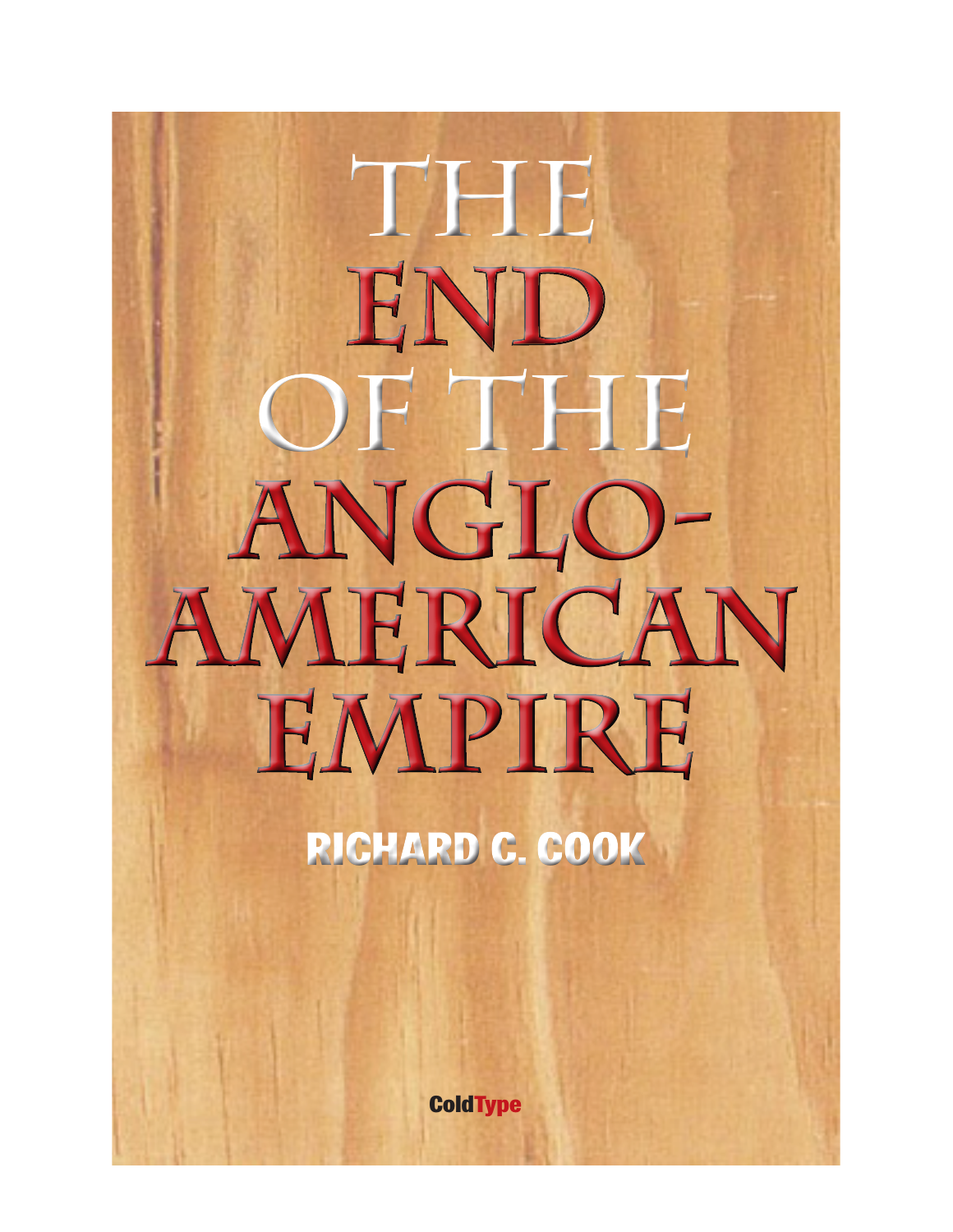

**Richard C. Cook** is a former U.S. federal government analyst, whose career included service with the U.S. Civil Service Commission, the Food and Drug Administration, the Carter White House, NASA, and the U.S. Treasury Department. His book on monetary reform, *We Hold These Truths: The Hope of Monetary Reform*, will be published soon by Tendril Press. He is also the author of *Challenger Revealed: An Insider's Account of How the Reagan Administration Caused the Greatest Tragedy of the Space Age*. His website is at [www.richardccook.com.](http://www.richardccook.com) 

## **ColdType**

WRITING WORTH READING FROM AROUND THE WORLD **[http://coldtype.net](http://www.richardccook.com)**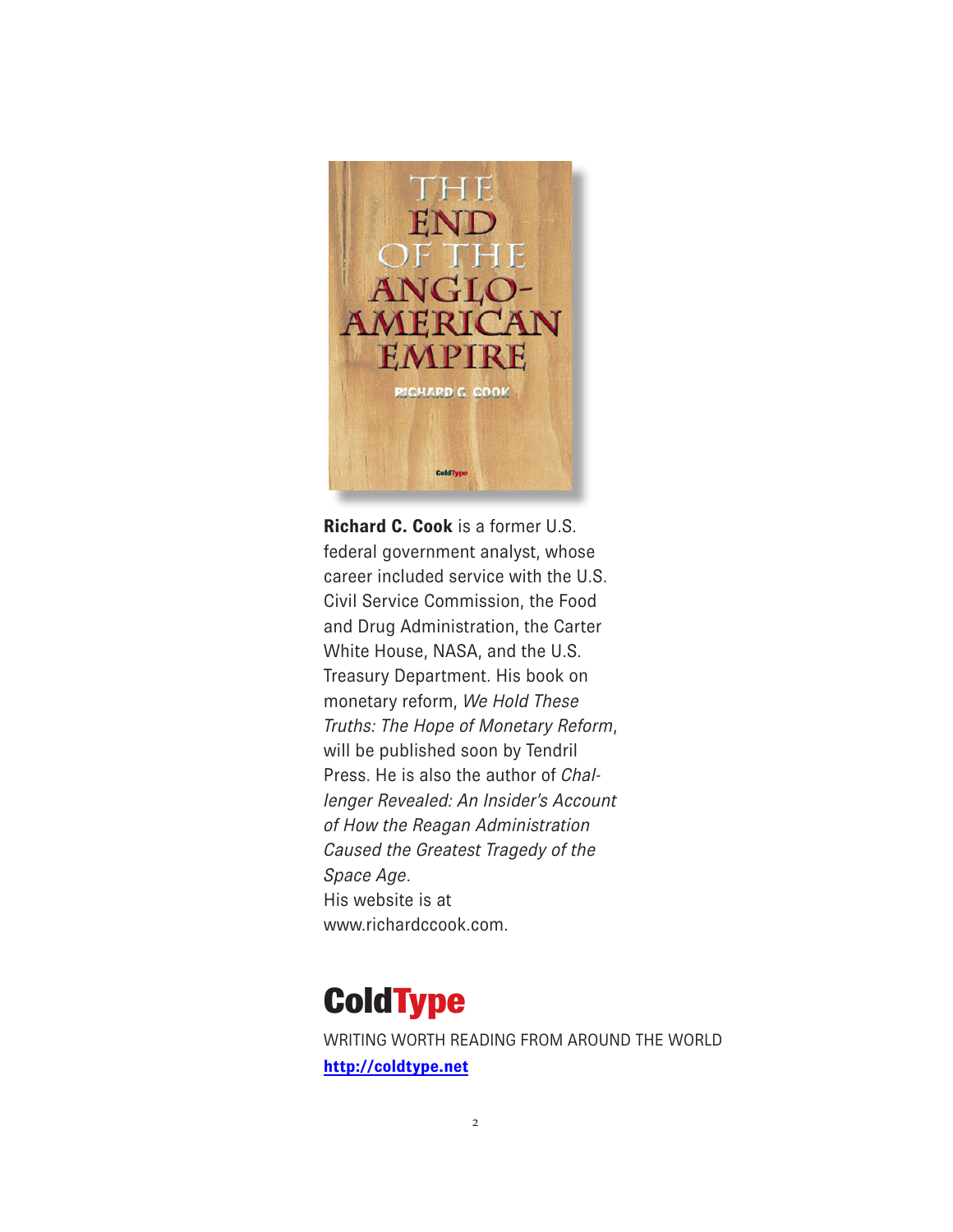## Richard C. cook – end of the Anglo-american empire

uch of the world's his-<br>tory over the last cen-<br>tury has been domi-<br>nated by the United<br>States. But by the turn<br>of the millennium in 2000-2001, the "Amertory over the last century has been dominated by the United States. But by the turn ican Century" had begun to descend into a chamber of horrors.

The years since then have been marked by the huge financial bubbles engineered by the U.S. Federal Reserve System and the virus of predatory global capitalism. We have the looming worldwide economic crisis with rising bankruptcies, credit disruptions, and soaring fuel and food prices. Alongside has been the thinly-disguised but continuing attempt by the U.S. to conquer the Middle East by force of arms under the heading of the "War on Terror."

Some have argued that the U.S. at war is nothing new and that we have always been a nation of aggression and militarism. While this may be true, the expansion of the original 13 states to cover much of the North American continent was done with far less violence than the constant fighting among the European nations over the centuries for domination.

The key event was President Thomas Jefferson's choice to purchase the Louisiana Territory from France in 1803, thus turning America's energy to westward expansion rather than competition with the European powers for colonial empires. The long-term result has been a nation that has led the world in science, technology, social and political innovation, and individual prosperity and freedom.

Still, there seems to have been a critical change that took place in both America and the world in the early 1900s.

To many, the arrival of the 20th century seemed to be a time of great hope. There had not been a major international conflagration since the Napoleonic Wars which ended with the Treaty of Vienna in 1815. Despite inequities in income, the industrial age showed promise of raising the standard of living everywhere. Four large nations whose territory had been consolidated during the latter part of the 19th century – the U.S., Russia, Germany, and Italy – were flourishing.

But by 1914, the worst war in history  $-$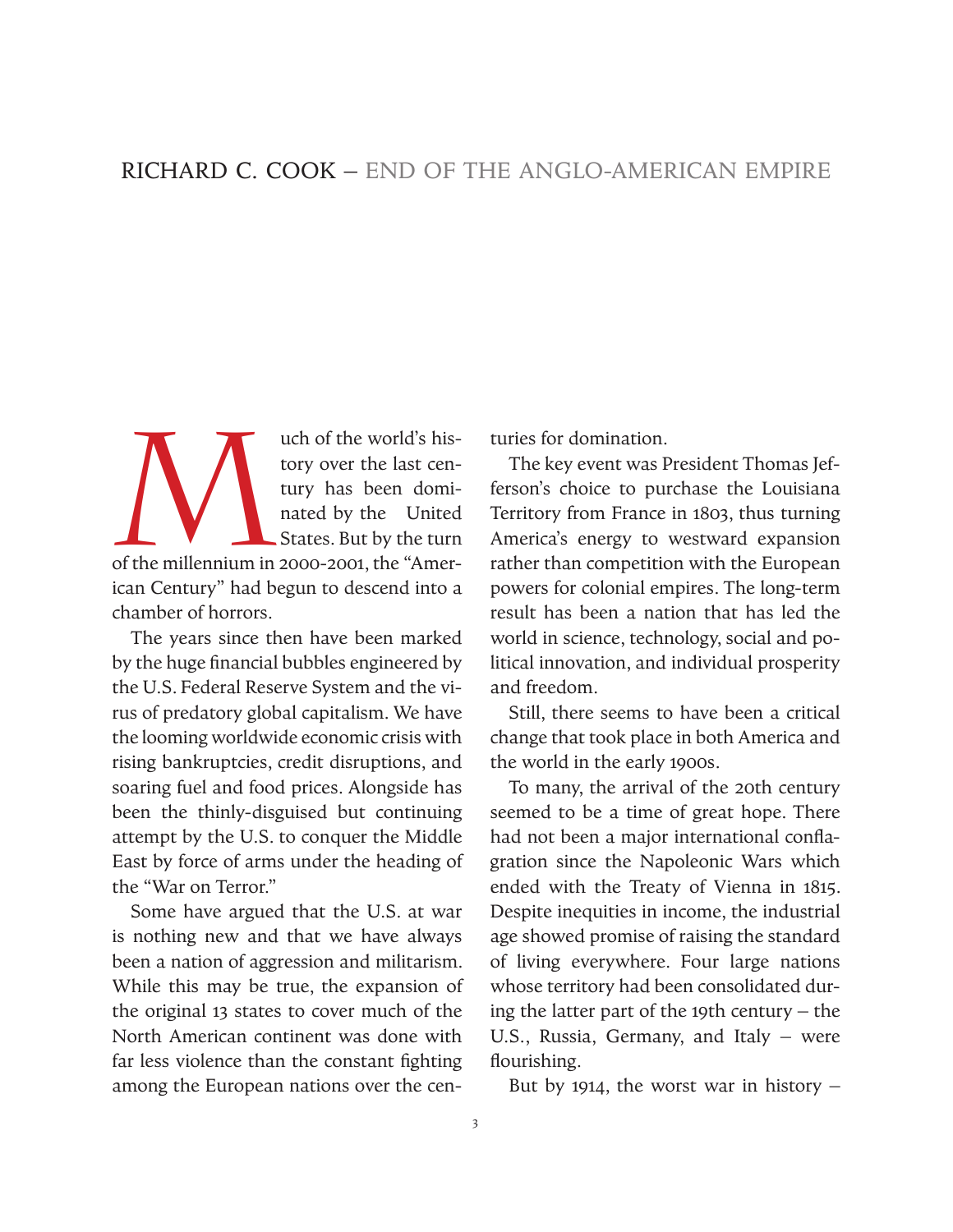World War I – had begun. A century of conflict and chaos, which has not yet ended, was underway, with hundreds of millions of non-combatants eventually losing their lives through war, famine, epidemics, or genocide. The modern world has seen many holocausts in addition to the one befalling European Jewry during World War II.

Alongside miracles of medicine, agriculture, sanitation, engineering, transportation, communications, and information technology have come terrible weapons of mass destruction, the latest being depleted uranium. There have been appalling refinements in the diabolical arts of assassination, torture, propaganda, mind control, and political manipulation.

Economic crime has occurred on an epic scale, including currency manipulations, privatization of public resources, the aforesaid financial bubbles, involvement of governments in the illicit drug trade, attacks by financiers on national economies, the creation of offshore tax havens, money laundering, destruction of entire industries to benefit global capitalism, human trafficking, cornering of markets on food and other vital commodities, speculative hedge funds whose managers earn a billion dollars a year, and looting of private companies and pension funds by highly-paid CEOs and executives.

What then happened, especially during the latter part of the "American Century," to turn so much promise into the continuing spectacle of prosperity for some side-byside with recurrent catastrophes for others? Likely this question will be debated for centuries.

It would appear, however, that once it became apparent how much wealth the industrial revolution was capable of generating, the world's economies began to develop so fast that the traditional means of resolving the distribution of power and wealth among and within nations and social classes fell apart. Because human beings were not capable of exercising the wisdom, generosity, fairness, and restraint to master the industrial genie that was now out of the bottle, the worst inclinations of individuals and society exerted themselves. The history of the 20th century and the battles among nations and blocs for supremacy resemble nothing so much as neighborhood gang wars among Mafia dons, the latest being the Bush-Cheney cabal that has controlled the U.S. government since 2001.

Another gang has been those among the world's money-lenders who became experts at parasitic high finance and got rich through the explosive growth of fractional reserve banking. These people have dominated the economies of nations through such institutions as the Bank of England, the Federal Reserve System, the Bank of International Settlements (BIS), and other central and commercial banks, currency and commodity exchanges, and stock and bond markets.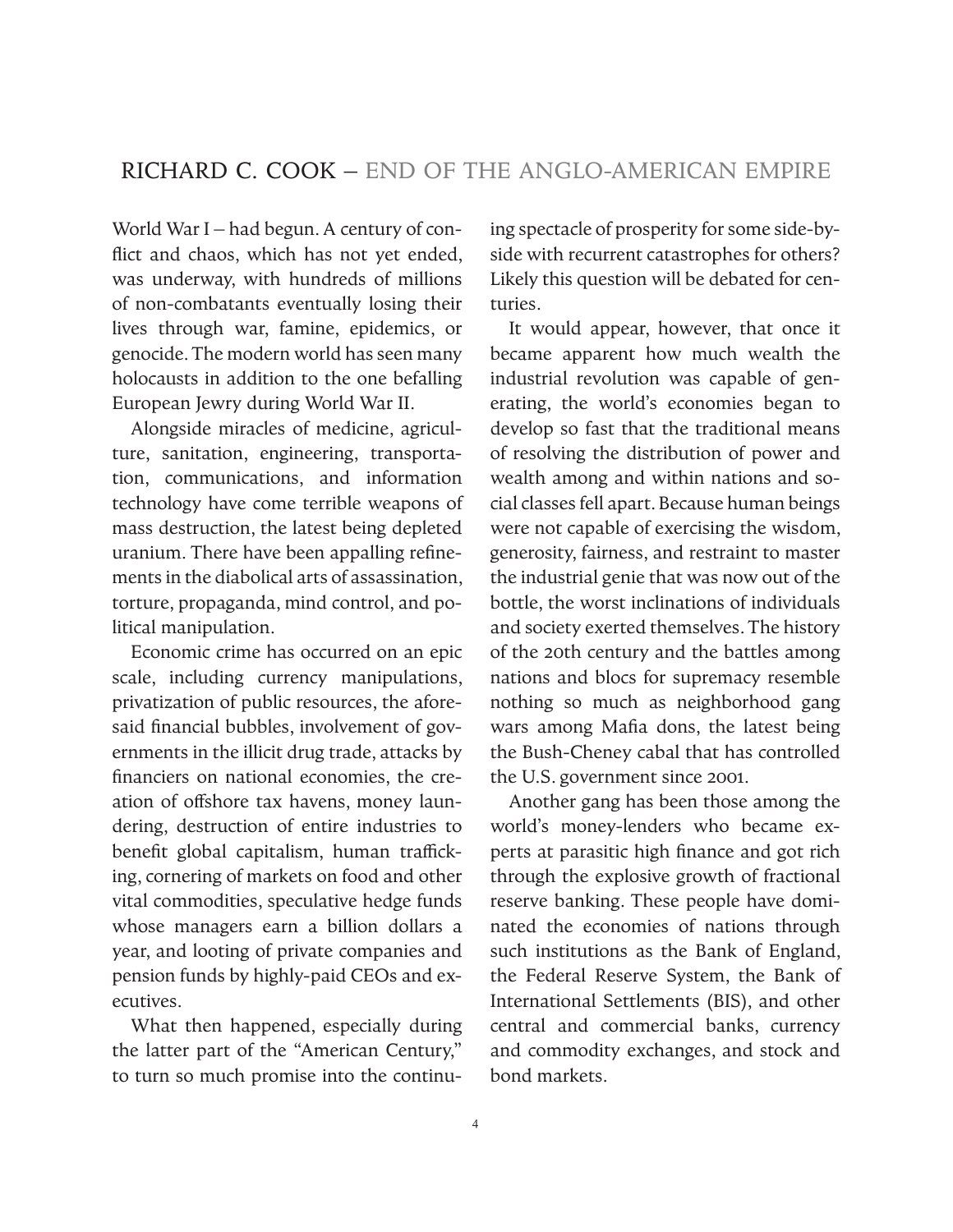The bankers on the one hand and the political racketeers on the other merged over a century ago under the oversight of figures associated with the creation of the Anglo-American Empire, such as Cecil Rhodes, Lord Milner, Colonel House, Winston Churchill, the House of Windsor, and, as examples of families involved, the Rothschilds, Schiffs, Morgans, Harrimans, Rockefellers, Myers, and Bushes. Among the major projects of the empire in recent decades have been the creation and maintenance of both the kingdom of Saudi Arabia and the state of Israel as Western bridgeheads of influence, power, and wealth in the Middle East.

This has led to the ongoing campaign by the U.S. to exercise complete military control of that region, with Israel the principal beneficiary. It is an astonishing spectacle to watch the "world's greatest superpower" bankrupt itself financially and in its world reputation because its politicians are too corrupt and cowardly to take a stand against the domestic Jewish lobby.

This campaign of conquest seems to have had its roots in the 1963 assassination of President John F. Kennedy, who intended to bring a new era of peace through rapprochement with the Soviet Union, restraint of Israel's nuclear ambitions, withdrawal of combat forces from Vietnam, and the dismantling of the CIA as an agency of covert warfare. Kennedy's brief presidency coincided with an amazing period of social and

spiritual renewal among America's youth in the 1960s.

With the killing of Kennedy, the dogs of war were unleashed. After America's disastrous war in Vietnam ended in 1975, President Jimmy Carter tried to introduce a policy of civility and restraint in domestic and world political affairs, but he was swept away in the election of 1980 by the "Reagan Revolution," the catastrophic legacy of which we see today.

President Ronald Reagan set in motion the current mudslide of worldwide cataclysms through his huge military build-up, the "Reagan doctrine" of proxy warfare in third-world countries, the pathologically paranoid Strategic Defense Initiative – "Star Wars" – program, and the deregulation of the financial industry. Since our economy is the largest in the world, such action was bound to affect every other nation in making them subservient to the U.S. bankers and financiers who organized themselves in such institutions as David Rockefeller's Trilateral Commission.

Bill Clinton, elected in 1992, did little to stem the tide of barbarism. He completed the destruction of the U.S. as an industrial democracy by signing the legislation for NAFTA and opening the floodgates to foreign control of U.S. business. He also completed the deregulation of the financial industry by repeal of the Glass-Steagall Act which had prohibited the merger of investment and deposit banks. But Clinton still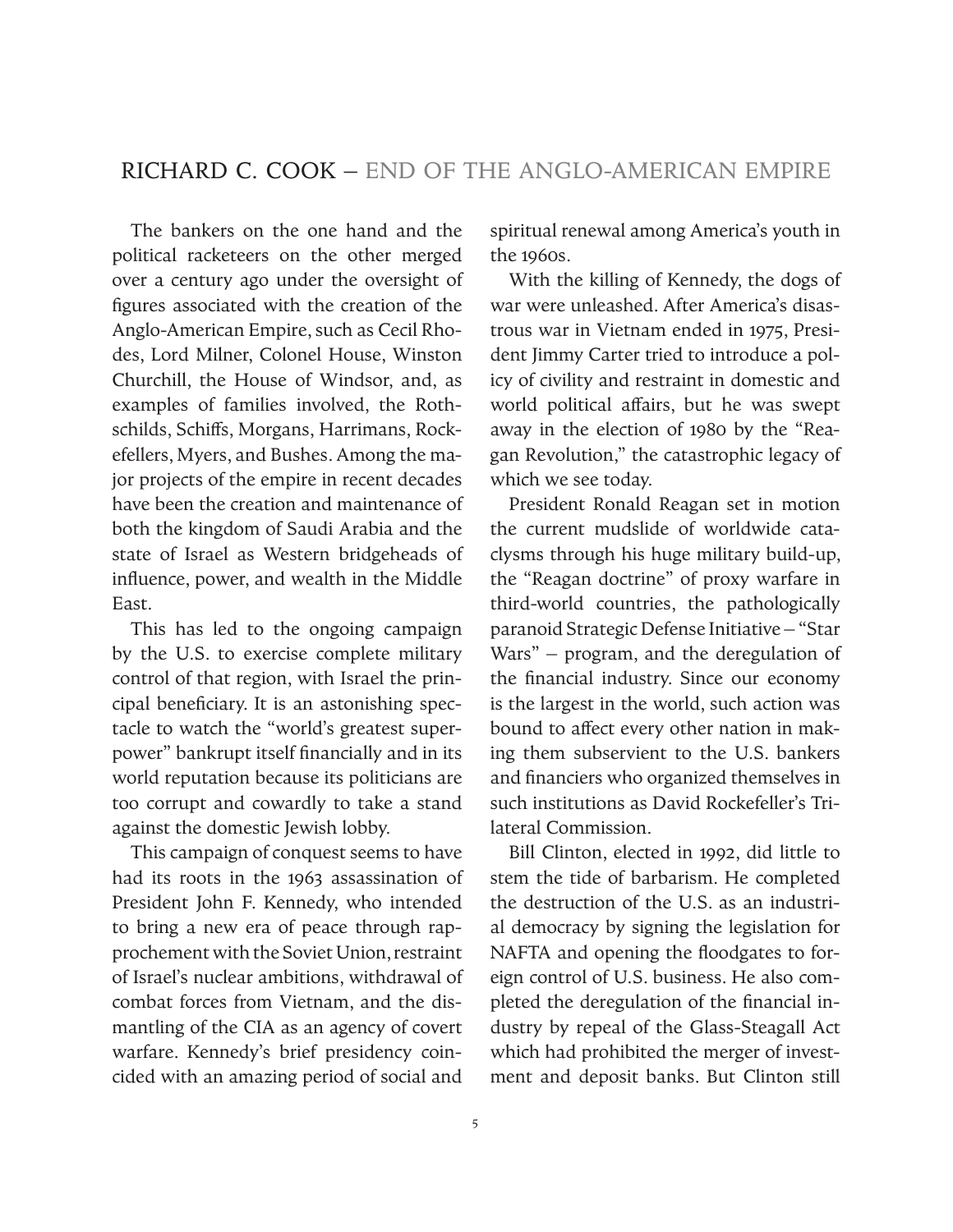was attacked by the right-wing who wanted him to unleash a new military assault against Iraq .

When George W. Bush became president in 2000, the grand strategy of Middle East occupation was facilitated by the skillful exploitation of the 9/11 attacks as the excuse for military mobilization to be financed by the housing bubble and the forced sale of U.S. Treasury debt to foreign investors. The historic jack-up of petroleum prices – including the most recent ones that have brought gas at-the-pump in the U.S. to \$4 a gallon – are clearly a de facto tax on the American public to pay for these wars.

It has become obvious in recent months – even as Bush et al. plot a possible attack on Iran before the end of his presidency – that the rest of the world is heartily sick of U.S. arrogance. Even our allies in NATO have refused to allow us to build a defensive missile shield virtually to the borders of Russia.

And there are indications that the European financial community – headed by the Bank of International Settlements – may force the Federal Reserve to start raising interest rates again to stem inflation, even if this drives the U.S. domestic population into an economic depression. Recent signs from the Council on Foreign Relations are that the U.S. will accept that the dollar can no longer reign supreme as the world's sole reserve currency and that it must give way to the Euro and the Chinese Yuan in sharing this role. Thus the U.S. political leadership seems to have begun to realize that we will no longer be allowed to posture as the unchallenged bully of the world.

What we may be seeing – even as the U.S. military has extended its reach to the insertion of uniformed personnel in 135 nations – is the end of the Anglo-American Empire and the birth of a multi-polar world. It appears that the more level-headed among the U.S. and worldwide elite are tilting toward Barack Obama as the best choice to manage America 's inevitable decline.

This decline is by no means a bad thing. Through graceful acceptance, America may even have a chance someday to regain its soul.

A good place to start would be to establish a National Historical Truth Commission to investigate such historical puzzles as the real causes of U.S. entrance into the wars of the past century; assassinations – such as JFK, Senator Paul Wellstone, and JFK, Jr.; and 9/11. Another worthwhile proposal is for a tribunal on "International and Domestic Crimes Committed by High U.S. Government Officials," which will be discussed at a national conference planned for Andover, Mass., in September.

Can anything else be done to ease the shocks to come? If people took the trouble to read the available literature, they would see that hundreds of potential economic and political reforms have been presented and discussed – at least in books and on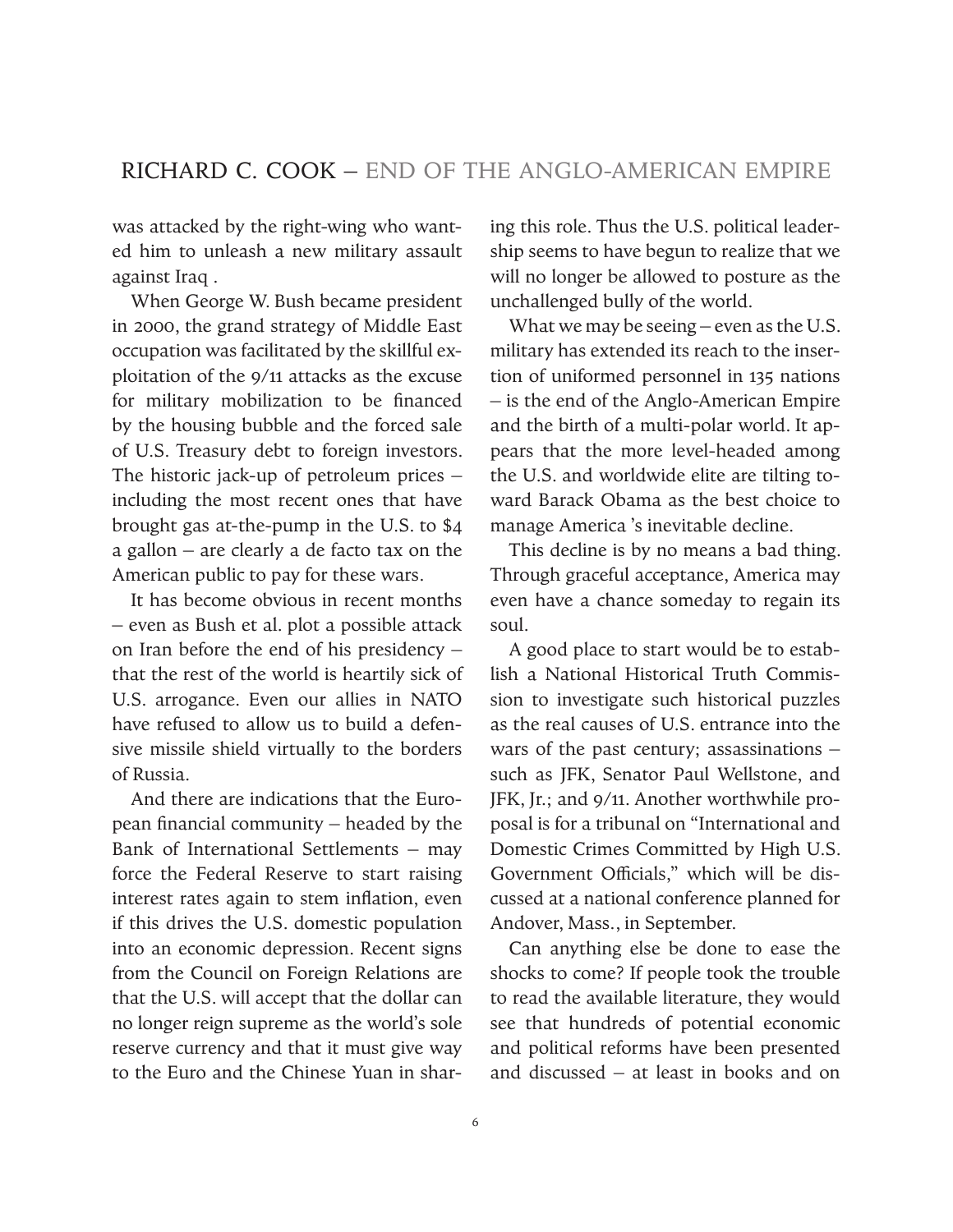the internet – that could make our society more just, functional, and humane and not just the ugly police state it is rapidly becoming.

In the mind of this writer, a viable economic solution would be policies based on government control of credit treated as a vital public utility, rebuilding of our public and private infrastructure, radical reduction of pollution and dependence on foreign oil through green energy R&D, enactment of a basic income guarantee, and implementation of a national dividend which would monetize productivity and savings.

The theory of a national dividend, not dependent on either taxation or government borrowing, is sound and was worked out decades ago by the British Social Credit movement. It can be seen on a small scale in the annual residents' stipend provided by the Alaska Permanent Fund. Such a program would be more in accord with the largely successful social welfare policies of the Western European democracies and less with the leanings, for instance, of the American Libertarians. The manner in which they view with suspicion any action taken by representative government to benefit the general welfare – misleadingly labeling it "socialism" – is an ideological dead end.

Of course the mainstream media ignore any real reform proposals, because they are afraid to suggest that there are any alternative political structures to ones that are controlled by usurers and war-mongers.

Ultimately, we are all responsible for the current state of affairs, because we have profited from it in one way or another so we must reap the consequences. There is no use worrying about how we might escape the wave of events while everyone else goes down with the ship. But those who at least recognize what is going on have an obvious advantage. From there the only conscionable approach is what it has always been – diligence, honesty, and prudence in all our affairs.

Ultimately, mankind must grow up and became more humane and compassionate. This includes the angry white male American conservatives who – under the tutelage of conniving European-born intellectuals like Kissinger and Brzezinski – have been the real global terrorists for the past generation.

Philosophically, we need to realize that we live in an infinite universe of abundance where all God's children can be provided for, rather than one of scarcity where we can only survive by taking away what belongs to our neighbor. We can all choose to begin seeing the world in this manner.

We need to understand that we are at an early point of a new age of humanity. If enough people attain a sufficient degree of enlightenment – and it won't take that many – real change in social, economic, and political relations will follow, just as the flowers bloom in the spring.  $CT$